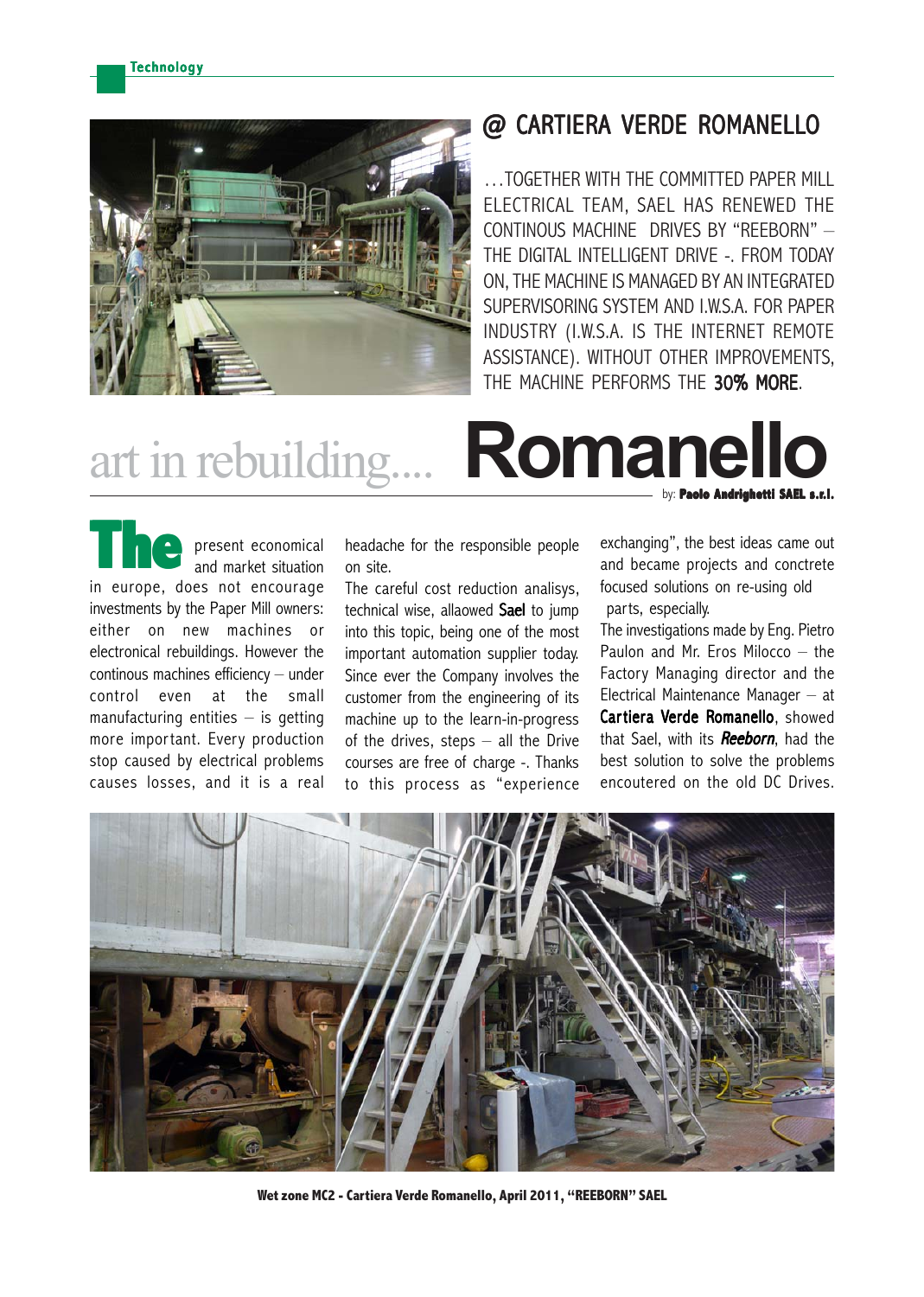

**Cabling inside Papermill of the new cabinet-desk to control the wet area**

Actually the Reeborn solution saves almost 50% of the costs. Paolo Andrighetti – Sales Manager B.U. Paper – highlights the fact. Reeborn allows to re-use all the original spare parts because the existing power sections of the drives are mantained, as well as the electrical equipments. Reeborn can be applied to al the drives on the market and without size and SCR power section applied..

Talking about Cartiera Verde Romanello there were three different drives: today, thanks to this modification, there is only one. The supervisoring system works on the production methods getting them better and efficient. The system diagnostic builtin permits the quickest drive investigation in case of fault.

#### The Cartiera Verde Romanello

Born on 1925, the plant is based in Campoformido (UD). Its must is the paper paroduction starting from the recycled fibers. On 1955 the paper mill diversifies the production  $-$  it was grey and yellow paper only for packaging – rising up the food bags as well. On 1962 builds the automatic plant (by VOITH) for the pulper, and between the 1964 and 1965 the MC2 Contonous machine was repliced in order to produce wave cartons for industrial packaging.

On 1974 the fourth continous machine for the bags, was built and got named MC1. At the end of 1984 the MC1 was drammatically modified for printing paper production – starting from the fibers like the beguinning -.

On 1984 the department was closed and the machines sold; the manufacturing shifted to the two main productions: Newspaper and packaging papers. Between the 1987 and 1988 was built the de-inking raw material line. On 2000 the paper mill made a new line for stock prep – having the DCS who manages the tree prep departments together.

#### The project Steps

The MC2 drive  $-$  subject of the job  $$ was originally based on different equipments/cabinets placed in different spaces within the paper mill. The 22 existing motors were driven by EEI ABB and SIEI Peterlongo Drives (added along the way) and managed as a cascade analogical-digital with no longer spare parts available, today.



**Existing cabinets view before the "REEBORN" revumping**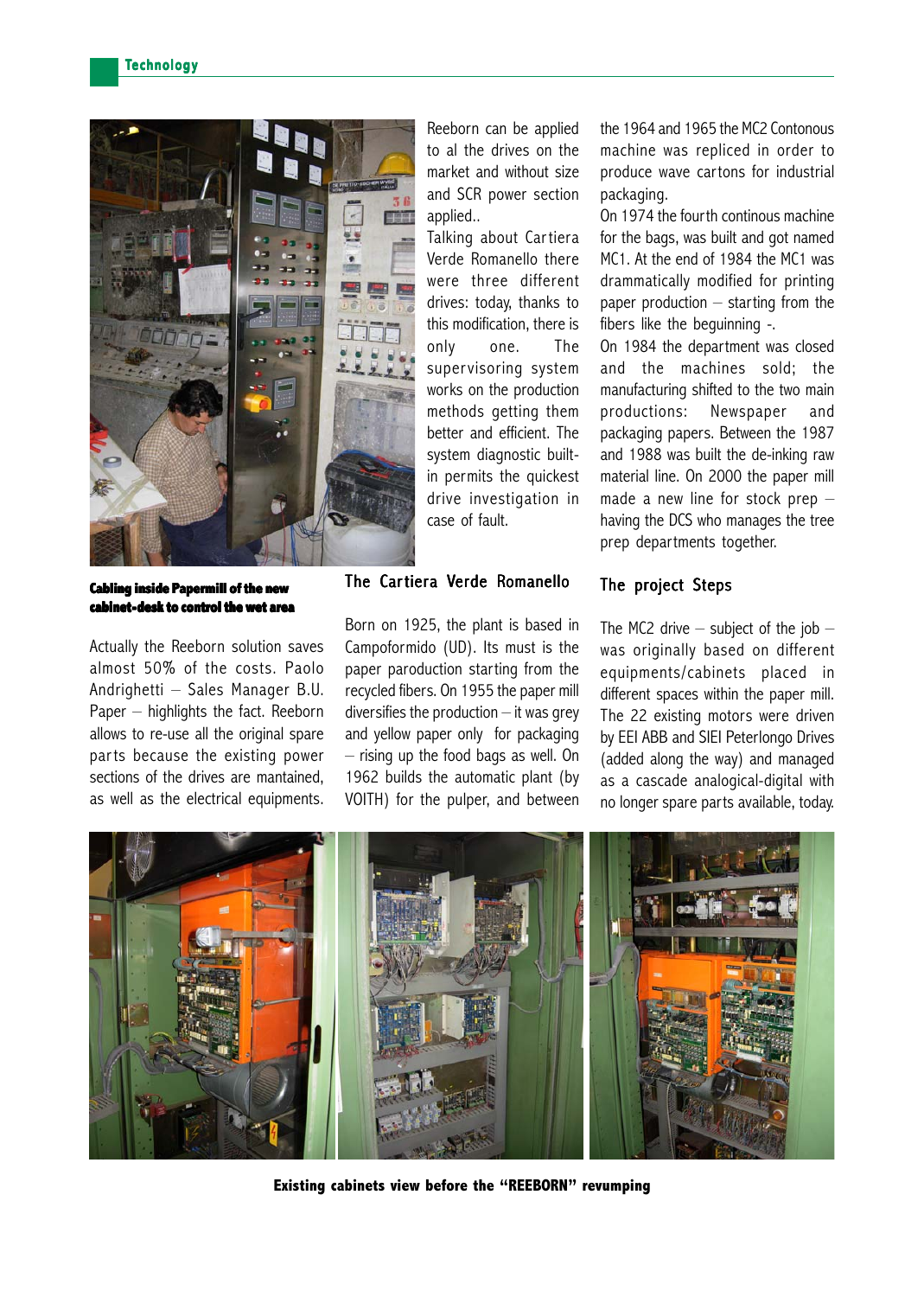After a careful survey and matching the time line available between the stop and the re-start (five days maximum), We offered a "multiple step" solution, allowing to spread the costs over the time. The first step, made on April 2011, re-converted the humid zone drives (the most damaged) using an architecture that supports che main drive conversion without PLC S5 modificaitons – to be made later on vs. a S7 -.

Already used many times in different plants, Cartiera Verde Romanello has married our classical renewing philosophy too. Before we apply the Reeborn to the drives having a digitalization of the cascade refs, and then we work on the PLC – n.d.r. Paolo Andrighetti -. Actually, Our drives, in the opposite of the ecompetition, are made for that! Without any cascade co-ordinator (PLC – microprocessor boards – DCS) which every competitor need, they exchange informations generating the speed refs, reg. loop, load spred, by the boards. After a first step where the problems are fixed, we move ahead with the second step who involves the Reeborn application to all the existing drives.

After a preparation step, the electrical cabinet wiring was made by the paper mill operators themselves. The preparations started some weeks after by the driving motors DOP "Digital Operator Panel" wirings. The exixting encoders have been re-used, as well as re-placed the old pulper displays with new DOP video-keyboard (up to 8 drives re-digitallized by the Reeborn; managed via supervisoring station).

The Paper Mill electrical staff, well prepared at Sael, did an excellent job on wirings and the start up as well. In four working days vs. five planned, all the pulper and drives wirings were completed, and the machine was ready to produce.

The CANBUS Sael system is an "inside cabinet bus" – high performing and very fast  $-$  and its limit is on the cable length: 30 meters maximum.

To maintain the high performance of the system, two Mastercan board have been used: each of them had tro canbus networking inside.

Each board manages its own motors area and the cabinets with drives; the data trasmission and the cascade refs have been shifted to the second board with canbus net (CAN SYNC).



**Up to 50% savings by – recycling the od drives - The old drive will be renew after installation of "REEBORN" Kit and cabling the network**

Today, the new system expansion, is comparable to a 150 motors section and can be implemented in the future, either to the wet zone or to the dry one. Eventually, the drives can be placed at the beguinning or at the end of the machine without restrictions. The DOP – made for a motor management, placed on the pulpers – is awarded as simple as intuitive by the Paper Mill operators. Just few

### The REEBORN system by Sael



**Different drives view after the "REBORN"**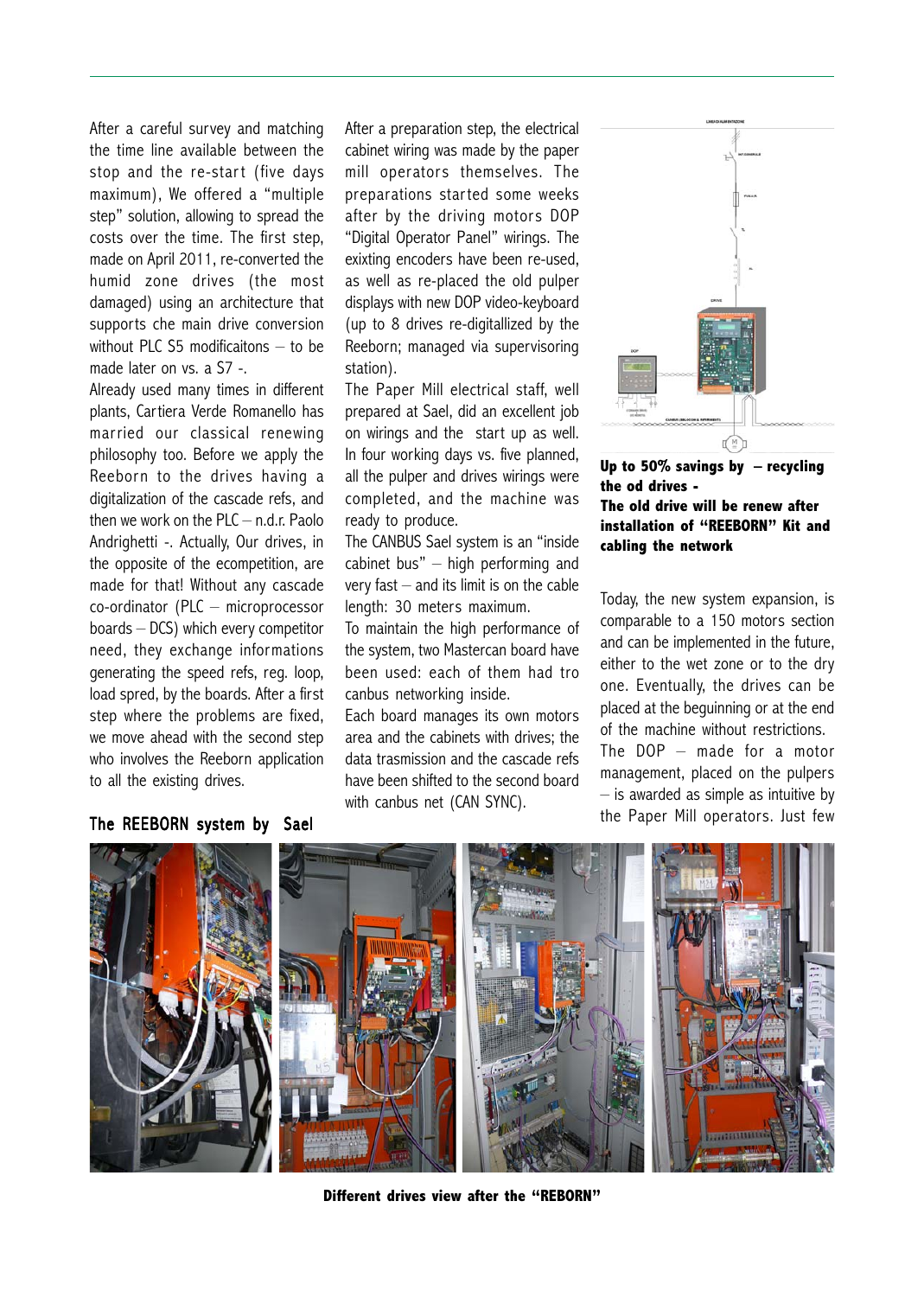

**"REBORN" tests on site**

minutes of traning and the people was ready to drive the machine at the best of its performances. The DOP displays every single motor current, speed and alarm, and manages all the speed modifications on demand. The input can be twisted from the touchscreen to the pulper with phisical bottons.

In case of pull regulation by a load cell, the DOP can display the pull set, the real pull, the speed adjustment data, setting the parameters via software. In case of load distribution, the DOP can display the distribution set value, the real distribution as well as the motor speed adjustment in case. From the display it is possible to set the distribution parameters, and by the key, the regulation set point (proportional and integral). The system "as is" allows a.c. motors implementation in the future. Our system accepts a.c. or d.c. drives splittinlg the loads between them, eventually – Mr. Paolo andrighetti n.d.r. – Either the sophisticated communicaiton protocols or the supervirsring system, can be seatled and work in any environment  $-$  heavy duty especially -. They are made and tested for steel industry, welding systems and so on.

To add a motor into an existing drive is very simple: join a shielded cable to a drive into the CANBS network and link the hardware- That's it! This system is used by the most european and italian Paper Mill Groups – Mr. Paolo andrighetti  $n.d.r.$  – and it is higly appreciated by the operators because is friendly user, fulfills any winder, calander need at the time.

The regulation gets the refs from the a.c. or d.c. frequency converters and it is supported by a CAN BUS (1Mbit/ sec.) high speed Multimaster network. This makes the difference vs. the traditional other PROFIBUS Master/Slave systems in the market – Too many spots in the network cause the communicaiton speed slow down. Our cascade ensures 6 msec. speed up to 60 a.c. or d.c. motors. On top of the main values, the high



**Dry MC2 - Cartiera Verde Romanello, April 2011, "REEBORN" SAEL**